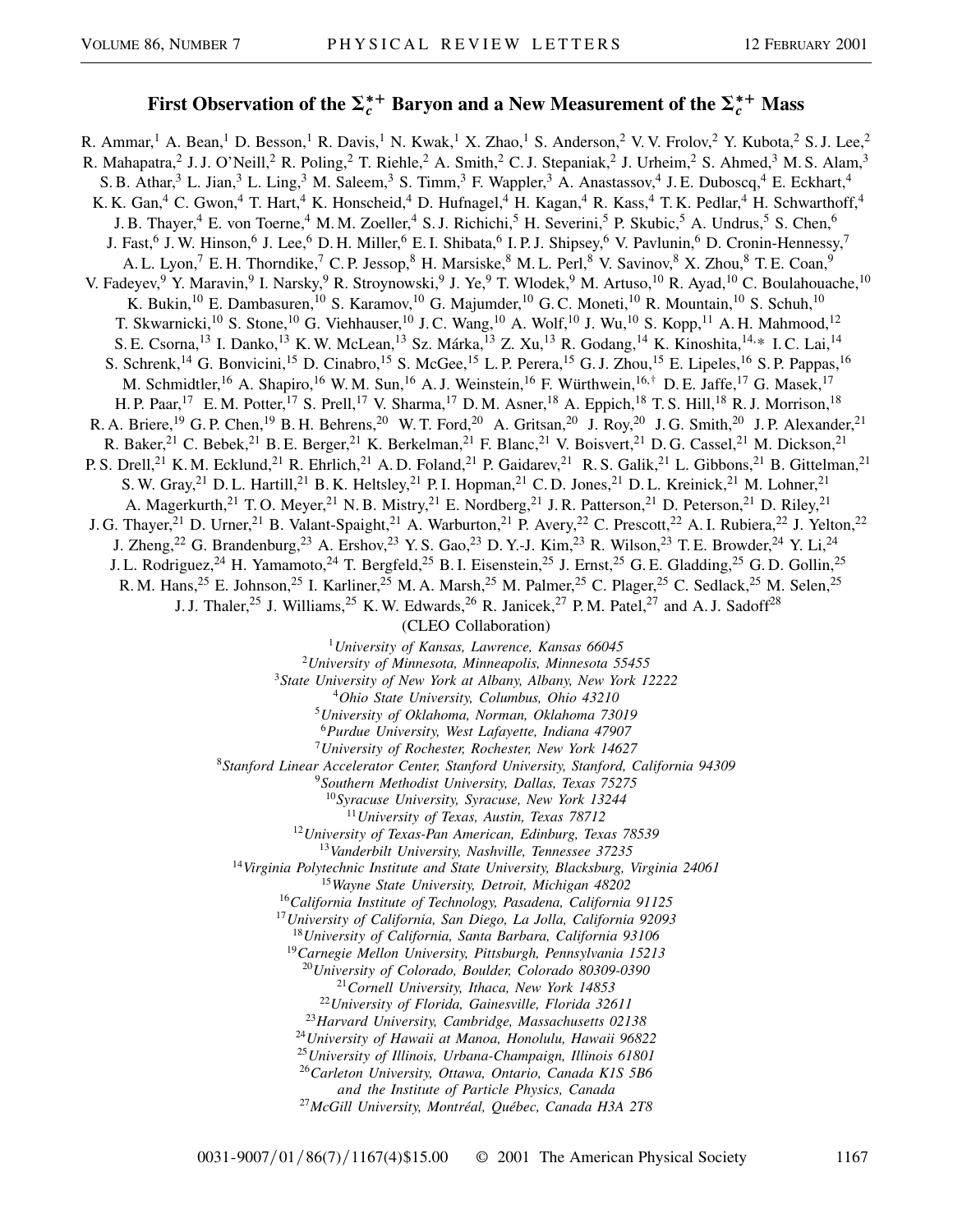*and the Institute of Particle Physics, Canada* <sup>28</sup>*Ithaca College, Ithaca, New York 14850* (Received 19 July 2000)

Using data recorded with the CLEO II and CLEO II.V detector configurations at the Cornell Electron Storage Rings, we report the first observation and mass measurement of the  $\Sigma_c^{*+}$  charmed baryon, and an updated measurement of the mass of the  $\Sigma_c^+$  baryon. We find  $M(\Sigma_c^{*+}) - M(\Lambda_c^+) = (231.0 \pm 1.1 \pm 1.0)$ 2.0) MeV, and  $M(\Sigma_c^+) - M(\Lambda_c^+) = (166.4 \pm 0.2 \pm 0.3)$  MeV, where the errors are statistical and systematic, respectively.

Singly charmed baryons consist of a charmed quark in combination with two lighter quarks. Models of charmed baryon spectroscopy consider the two lighter quarks combined to make a diquark of specific spin and parity, which in turn combines with the charm quark to make the baryon. The  $\Lambda_c^+$  consists of a charmed quark and two light (*u* or *d*) quarks, in an isospin zero configuration, whereas the  $\Sigma_c^{(*)}$  states have the two light quarks in an isospin one configuration. In general, the spin and parity of the charmed baryon states have not been measured, and we rely upon the measurement of their masses and decay properties to make their identification. Thus is it important to observe all the predicted states, so that the full pattern can be revealed. The  $J^P = \frac{1}{2} + \sum_c^0$  and  $\sum_c^{++}$  have been observed for many years. Their isospin partner, the  $\Sigma_c^+$ , is more difficult to detect as it decays to the  $\Lambda_c^+$  with the emission of a neutral, as opposed to charged, pion. Neutral pion detection is typically prone to higher backgrounds and poorer momentum resolution than charged pion detection. The  $\Sigma_c^+$  was reported in one event in 1980 [1], and then in a peak of  $111 \pm 16$  events by the CLEO Collaboration in 1993 [2]. This analysis updates the earlier CLEO measurement with a much larger data sample. This permits a more accurate comparison of the isospin splitting of the  $\Sigma_c$  states.

The  $J^P = \frac{3}{2} + \sum_c^*$  states are more difficult to observe than the  $J^P = \frac{1}{2}^+$  states because of the larger natural width, which leads to a poorer signal-to-noise ratio. The  $\Sigma_c^{*++}$  and  $\Sigma_c^{*0}$  have now been identified in  $\Lambda_c^+\pi^{\pm}$  final states, and their masses and widths measured [3]. This analysis shows the first observation of their isospin partner, the  $\Sigma_c^{*+}$ , observed by its decay to  $\Lambda_c^+\pi^0$ . This observation completes the spectroscopy of the seven  $\Lambda_c$  and  $\Sigma_c$ baryons with  $L = 0$  predicted by the quark model.

The data presented here were taken with the CLEO II and CLEO II.V detector configurations operating at the Cornell Electron Storage Ring (CESR). The data sample used in this analysis corresponds to an integrated luminosity of 13.7 fb<sup>-1</sup> taken on the  $Y(4S)$  resonance and in the continuum at energies just below the  $Y(4S)$ . Of this data, 4.7 fb<sup>-1</sup> were taken with the CLEO II configuration [4]. We detected charged tracks with a cylindrical drift chamber system inside a 1.5 T solenoidal magnet, and we detected photons using an electromagnetic calorimeter consisting of 7800 cesium iodide crystals. The remainder of the data were taken with the CLEO II.V configuration [5], which has upgraded charged particle measurement capabilities, but the same cesium iodide array to observe photons.

## 1168

## DOI: 10.1103/PhysRevLett.86.1167 PACS numbers: 14.20.Lq, 13.30.Eg

In order to obtain large statistics we reconstructed the  $\Lambda_c^+$  baryons using 15 different decay modes. (Charge conjugate modes are implicit throughout.) Measurements of the branching fractions into these modes have previously been presented by the CLEO Collaboration [6], and the general procedures for finding those decay modes can be found in those references. For this search and data set, the exact analysis used has been optimized for high efficiency and low background. Briefly, particle identification of  $p, K^-$ , and  $\pi$  candidates was performed using specific ionization measurements in the drift chamber, and, when present, time-of-flight measurements. Hyperons were found by detecting their decay points separated from the main event vertex.

We reduce the combinatorial background, which is highest for charmed baryon candidates with low momentum, by applying a cut on  $x_p$ , where  $x_p = p/p_{\text{max}}$ ,  $p$  is the <u>momentum of</u> the charmed baryon candidate,  $p_{\text{max}} = \sqrt{E_{\text{beam}}^2 - M^2}$ ,  $E_{\text{beam}}$  is the beam energy, and M is the reconstructed mass of the candidate. Using a cut of  $x_p > 0.5$  (charmed baryons produced from decays of *B* mesons near the  $B\overline{B}$  threshold are kinematically limited to  $x_p$  < 0.4), we fit the invariant mass distributions for these modes to a sum of a Gaussian signal and a low-order polynomial background. Combinations within  $1.6\sigma$  of the mass of the  $\Lambda_c^+$  in each decay mode are taken as  $\Lambda_c^+$ candidates, where the resolution of each decay mode is taken from a Monte Carlo simulation (for the CLEO II and CLEO II.V datasets separately). In this  $x_p$  region, we find a total yield of  $\Lambda_c^+$  signal of  $\approx$  58 000 combinations, and a signal-to-background ratio  $\approx$ 1:1.2.

Photons were detected by their energy deposition in the crystal calorimeter. Each photon candidate was required to be well isolated from charged particles, and to have an energy profile consistent with being due to a single photon. To ensure good signal-to-noise ratio, the transition  $\pi^0$ candidates were made from the combination of two photons each from the central part of the detector ( $\theta < 0.7$ ), which has the best energy resolution. The calculated invariant mass of the photon pair was required to be within 2.5 standard deviations of the known  $\pi^0$  mass, and the momentum of the  $\pi^0$  candidate was required to be greater than 150 MeV*c*. This momentum cut was optimized to maximize the ratio of the signal to the square root of the background for a resonance in the expected  $\Sigma_c^{*+}$  mass range using a Monte Carlo simulation. The kinematics of the  $\Sigma_c^{*+}$  and  $\Sigma_c^+$  are sufficiently similar that the optimization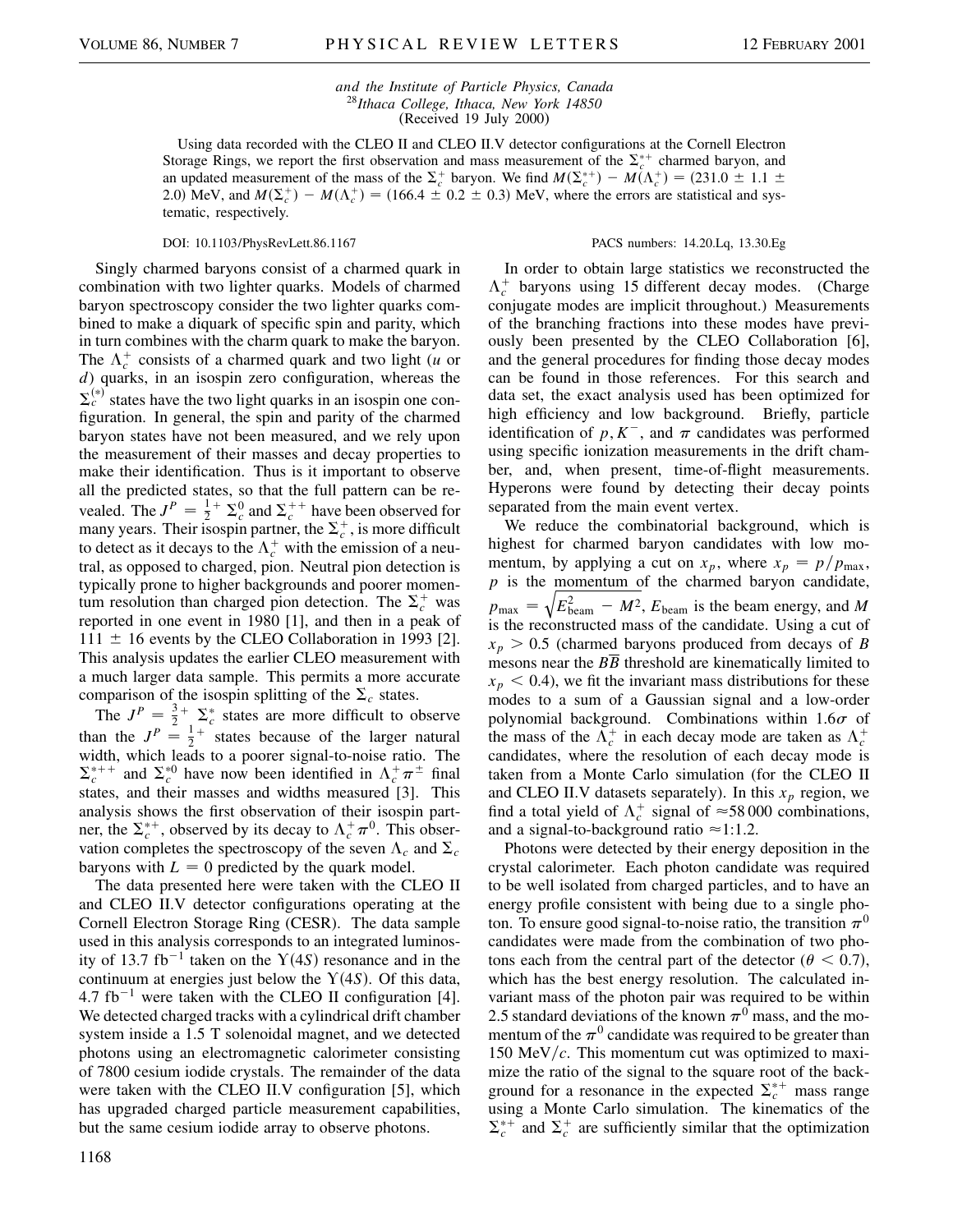is approximately valid for the latter case as well. The  $\pi^0$ candidates were then kinematically fit to the  $\pi^0$  mass, a procedure that improves the mass resolution of the  $\Sigma_c^{*+}$  by around 20%.

The  $\Lambda_c^+$  candidates were combined with each  $\pi^0$  candidate in the event and the mass difference  $M(\Lambda_c^+\pi^0) - M(\Lambda_c^+)$  was calculated. Our requirement on the fractional momentum,  $x_p > 0.6$ , is placed on the  $\Lambda_c^+ \pi^0$  combination, not on the  $\Lambda_c^+$  itself. Given the energetics of the decays to  $\Lambda_c^+\pi^0$ , such a criterion corresponds roughly to  $x_p > 0.5$  for the  $\Lambda_c^+$  daughters. The mass difference spectrum, shown in Fig. 1, shows two clear peaks. The first, near 167 MeV, is due to  $\Sigma_c^+$  decays. The second, near 230 MeV, we identify as the  $\Sigma_c^{*+}$ . If we fit this distribution to the sum of a third-order Chebychev polynomial distribution and two Gaussian signals, we obtain a yield of  $661^{+63}_{-60}$  events and a width of  $\sigma = (2.84^{+0.31}_{-0.28})$  MeV for the  $\Sigma_c^+$ , and a yield of  $(327^{+78}_{-73})$  events and  $\sigma = (5.6 \pm 1.4)$  MeV for the second peak. The widths of these Gaussian signals are greater than the detector resolution, calculated from a GEANT-based [7] Monte Carlo simulation program, of 1.90 and 3.55 MeV, respectively, in the relevant mass regions, indicating the likelihood that the particles have nonnegligible intrinsic widths. If we fit the distribution instead to a sum of two *p*-wave Breit-Wigner functions convoluted with fixed-width Gaussian resolution functions, we obtain values of the intrinsic width  $\Gamma$  of  $(3.1^{+0.9}_{-0.8})$  MeV and  $(7^{+6}_{-5})$  MeV, respectively, for which the errors are statistical only. The pole masses obtained from this fit are  $M(\Sigma_c^+) - M(\Lambda_c^+) = (166.44 \pm 0.24) \text{ MeV}$ 



FIG. 1. Mass difference spectrum,  $M(\Lambda_c^+\pi^0) - M(\Lambda_c^+)$ . The solid line fit is to a third-order polynomial background shape and two *p*-wave Breit-Wigner functions smeared by Gaussian resolution functions for the two signal shapes. The dashed line shows the background function.

and  $M(\Sigma_c^{*+}) - M(\Lambda_c^+) = (231.0 \pm 1.1) \text{ MeV}$ , where again the quoted errors are from the statistical errors in the fit. It is this second fit which has a  $\chi^2$  of 73.3 for 93 degrees of freedom, that is shown in Fig. 1. If the  $\sum_{c}^{*+}$ signal were not included in the fit, it would have a  $\chi^2$  of 123 for 96 degrees of freedom. To obtain an estimate of the relative cross sections for  $\Lambda_c^+$ ,  $\Sigma_c^+$ , and  $\Sigma_c^{*+}$  baryons, we find the yield each of the three states with an *xp* cut on each candidate of 0.6. After correcting for the efficiency of the transition  $\pi^0$ , we find the ratio  $N(\Sigma_c^+)$ :  $N(\Lambda_c^+) = 0.116_{-0.014}^{+0.016} \pm 0.022$  and  $N(\Sigma_c^{*+})$ : $N(\Lambda_c^+) =$  $0.043_{-0.012}^{+0.016} \pm 0.007$ , where the errors are statistical and systematic, respectively. The systematic uncertainty includes the uncertainty in the  $\pi^0$  reconstruction efficiency and differences in the yield obtained with different signal shapes. We note that we are not calculating the production ratios of these states, as we are unable to measure their full momentum spectra.

We have considered many different possible sources of systematic uncertainty in the measurements of the masses and widths of these resonances. We have checked the consistency of the results obtained with each of the two detector configurations separately, different criteria on the  $\pi^0$  momenta, and different  $\Lambda_c^+$  decay modes. We find the dominating systematic uncertainties in the mass measurement of the  $\Sigma_c^+$  to be due to signal shape (0.2 MeV) and the uncertainty in the  $\pi^0$  momentum measurement (0.2 MeV). These combine to give a total systematic uncertainty in the measurement of the mass difference  $M(\Sigma_c^+) - M(\Lambda_c^+)$  of 0.3 MeV. The maximum variation of the extracted mass difference obtained using different orders of polynomial, or a threshold function, for the background function, and fitting with a maximum likelihood (binned or unbinned), or  $\chi^2$  fit, is an order of magnitude less than the total uncertainty.

In the case of the  $\Sigma_c^{*+}$ , the mass measurement is sensitive to both the shape of the signal and also to the shape of the background function used, and we estimate a total systematic uncertainty of 2 MeV in the measurement of the pole mass. Although the intrinsic width measurement of the  $\Sigma_c^+$  is statistically nearly four standard deviations from 0, there should also be added a systematic uncertainty which we estimate to be 0.8 MeV, due mostly to uncertainties in the energy resolution of the transition pion. The combination of statistical and systematic uncertainties leads us to set an upper limit of 4.6 MeV (at the 90% confidence level) on  $\Gamma(\Sigma_c^+)$ . The width of the  $\Sigma_c^{*+}$ is particularly sensitive to the parametrization of the background shape, and we estimate a systematic uncertainty of 5 MeV in the measurement of  $\Gamma(\Sigma_c^{*+})$ mostly from this source. This, combined with the statistical error, leads to a 90% confidence level limit of  $\Gamma$  < 17 MeV.

Our result for the mass of the  $\Sigma_c^+$  is lower than the previous CLEO measurement [2], which was based upon a small subset of these data. Our result is also lower than the measured masses of the  $\Sigma_c^{++}$  and  $\Sigma_c^0$ , for which more